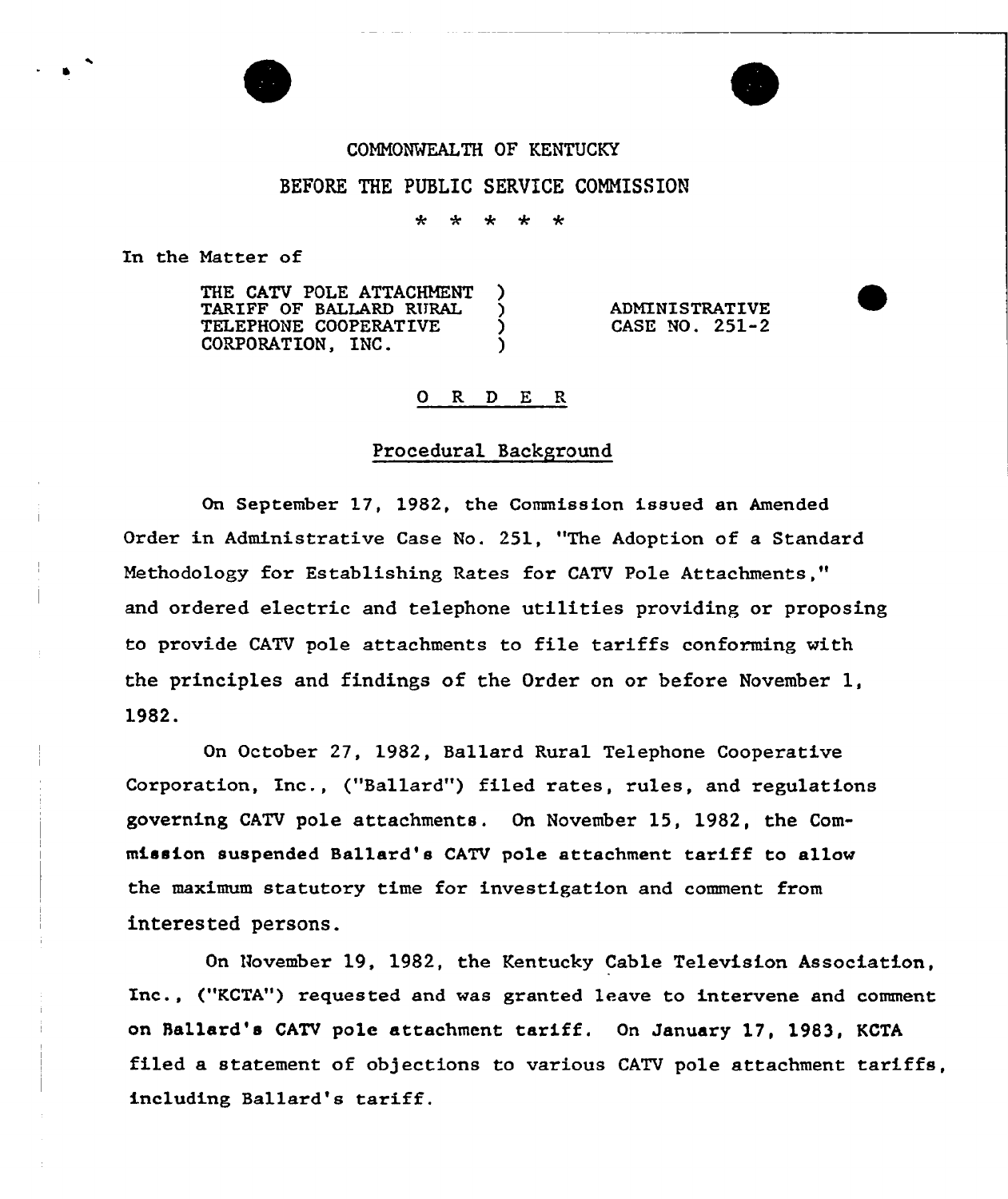The Commission considers the mattex of Ballard's CATV pole attachment tariff submitted for final determination.

### Findings

The Commission, having considered the evidence of record and being advised, is of the opinion and finds that:

1. KCTA's objection to Ballard's regulation concerning the establishment of CATV pole attachments is reasonable. The Commission advises Ballard that a CATV operator is not a joint user <sup>A</sup> CATV opexator is a customer. Moreover, as a customer, a CATV operator cannot be required to execute a contractual agreement. The CATV pole attachment tariff should be filed in sufficient detail to govern the relationship between Ballaxd and a CATV operator. Also, the Commission advises Ballard that the service requirements of a CATV operator cannot be subordinated to the service requirements of other customexs. If pole attachment space is available or can be made available, then Ballard cannot deny service to a CATV operator.

2. KCTA's objection to Ballard's failure to file a <sup>3</sup> user rate is reasonable and is addressed in another finding.

3. Ballard's rules and regulations governing CATV pole attachments do not conform with the principles and findings of the Commission's Amended Order in Administrative Case No. 251, and should be denied.

4. Ballard did not file a rate, rule or regulation governing CATV anchor attachments. The Commission advises Ballard that it is not required to provide CATV anchor attachments, However, in the event Ballard . provides or plans to provide CATV anchor attachments, it should file a CATV anchor attachment rate, along with appropriate cost information.

 $-2$  –

ا عام منگ<u>فت است.</u>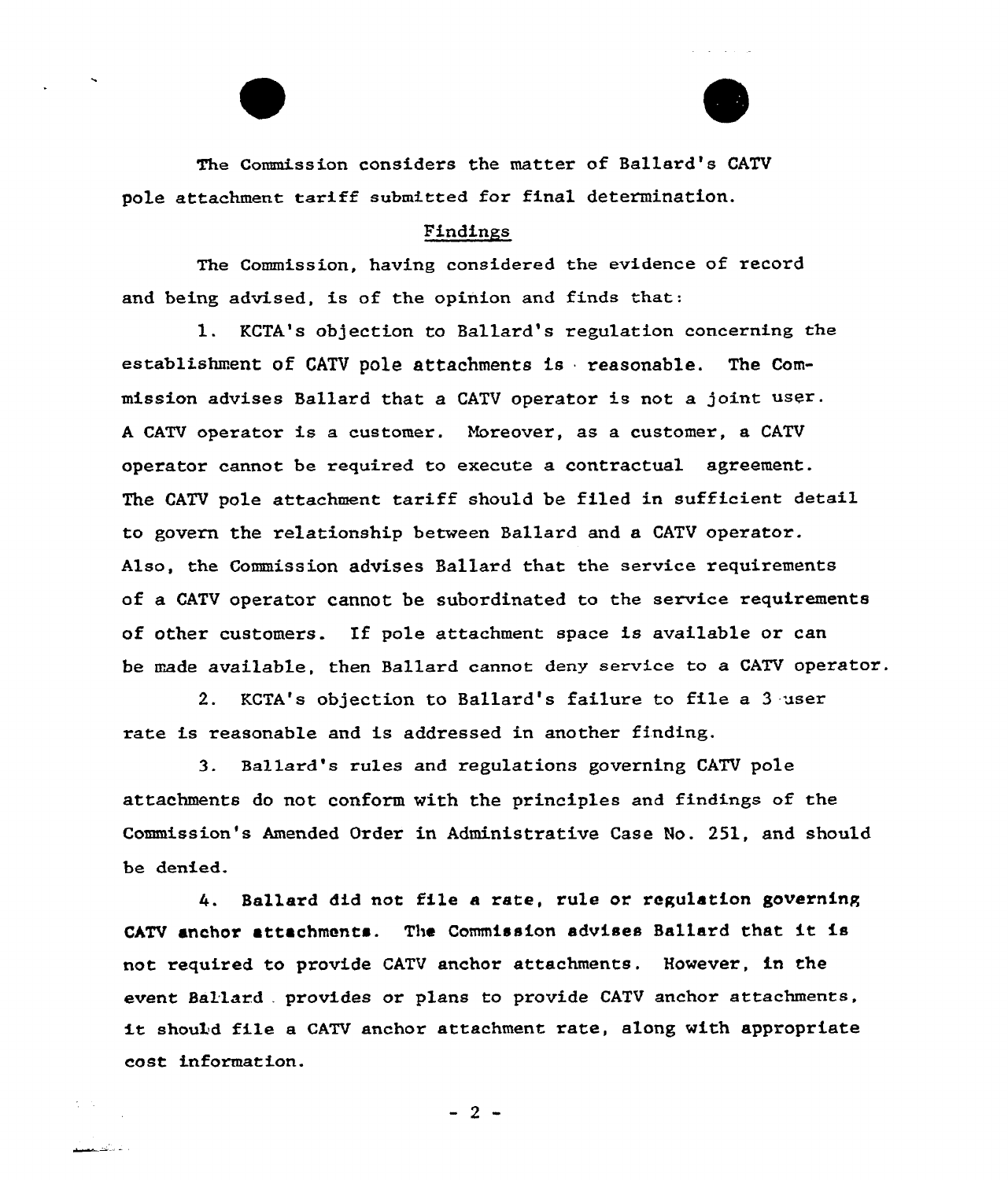5. Ballard did not file a rate, rule or regulation governing CATV conduit usage. The Commission advises Ballard that in the event it provides or plans to provide CATV conduit space, it should file <sup>a</sup> CATV conduit usage rate, along with appropriate cost information.

6. Ballard failed to provide sufficient information to verify its calculations of embedded pole cost. Therefore, Ballard should file information from plant records or another reliable source showing the number of 30-foot, 35-foot, 40-foot, and 45-foot poles in service, and related pole investment. The information should be classified according to vintage year. Also, any discrepancy between the total number of poles shown in the calculations of embedded pole cost and the total number of poles shown in the 1981 Annual Report should be explained.

7. Ballard's calculation of its annual carrying charge should be modified as follows:

(a) The cost of money component should be deleted in lieu of a rate of return that includes the cost of debt.

(b) The taxes component should be  $2.43$  percent, as calculated from the 1981 Annual Report.

(c) The administration and overhead should be 7.80 percent, as calculated from the 1981 Annual Report.

(d) The maintenance component should be 2.84 percent, as calculated from the 1981 Annual Report. The maintenance component should be based on the most recent available information. It should not be calculated as a 5-year average or inflated.

(e) The rate of return component should be 5.25 percent, which is 1.5 times Ballard's cost of debt, as calculated from the 1981 Annual Report. The rate of return component should be based on the 1981 Annual

A STATISTICS IN THE RESIDENCE OF A STATISTICS OF A STATISTICS.

 $-3 -$ 

 $\mathcal{L} = \{ \mathbf{y}_1, \mathbf{y}_2, \ldots, \mathbf{y}_N \}$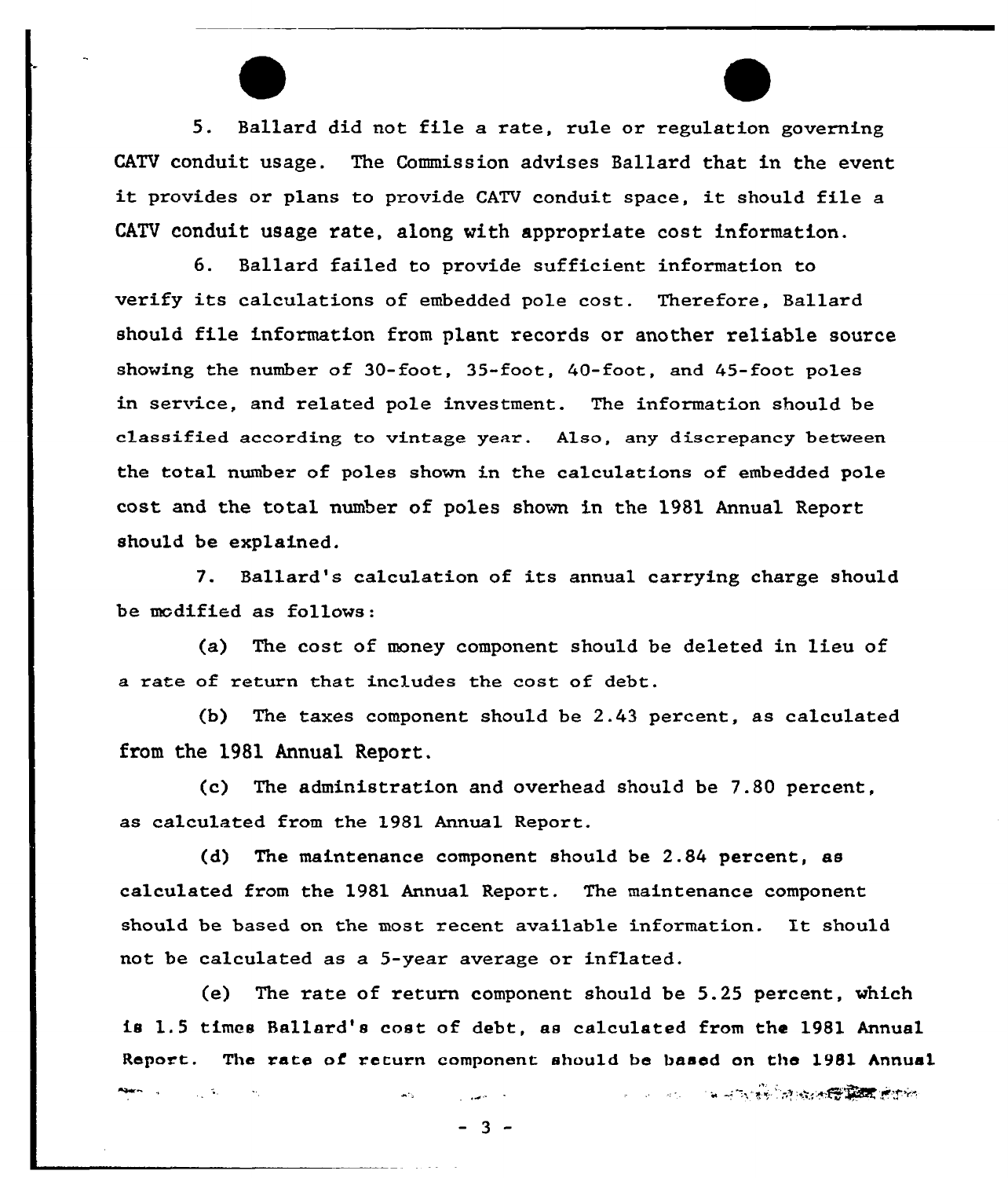

Report, because Ballard has not had a rate case before the Commission in the recent past in which a rate of return was authorized.

(f) The total annual carrying charge should be 23.32 percent, based on calculations from the 1981 Annual Report.

8. Ballard should be allowed to substitute 1982 Annual Report information to adjust its annual carrying charge, if the information is available and filed with the Commission. Furthermore, any adjusted calculation of the annual carrying chaxge should be made as outlined in Attachment 1 to this Order, unless a specific deviation is requested and reasonable cause demonstrated.

#### Orders

IT IS THEREFORE ORDERED that Ballard's CATV pole attachment tariff as filed with the Commission on October 27, 1982, be and it hereby is denied.

IT IS FURTHER ORDERED that Ballard shall file revised rates, xules, and xegulations governing CATV pole attachments with the Commission within 30 days from the date of this Order, and that the revised rates, rules, and regulations sha11 conform with the findings of this Order.

IT IS FURTHER ORDERED that Ballaxd shall file information as outlined in this Order concerning embedded pole cost, at the same time it files its revised rates, rules, and regulations.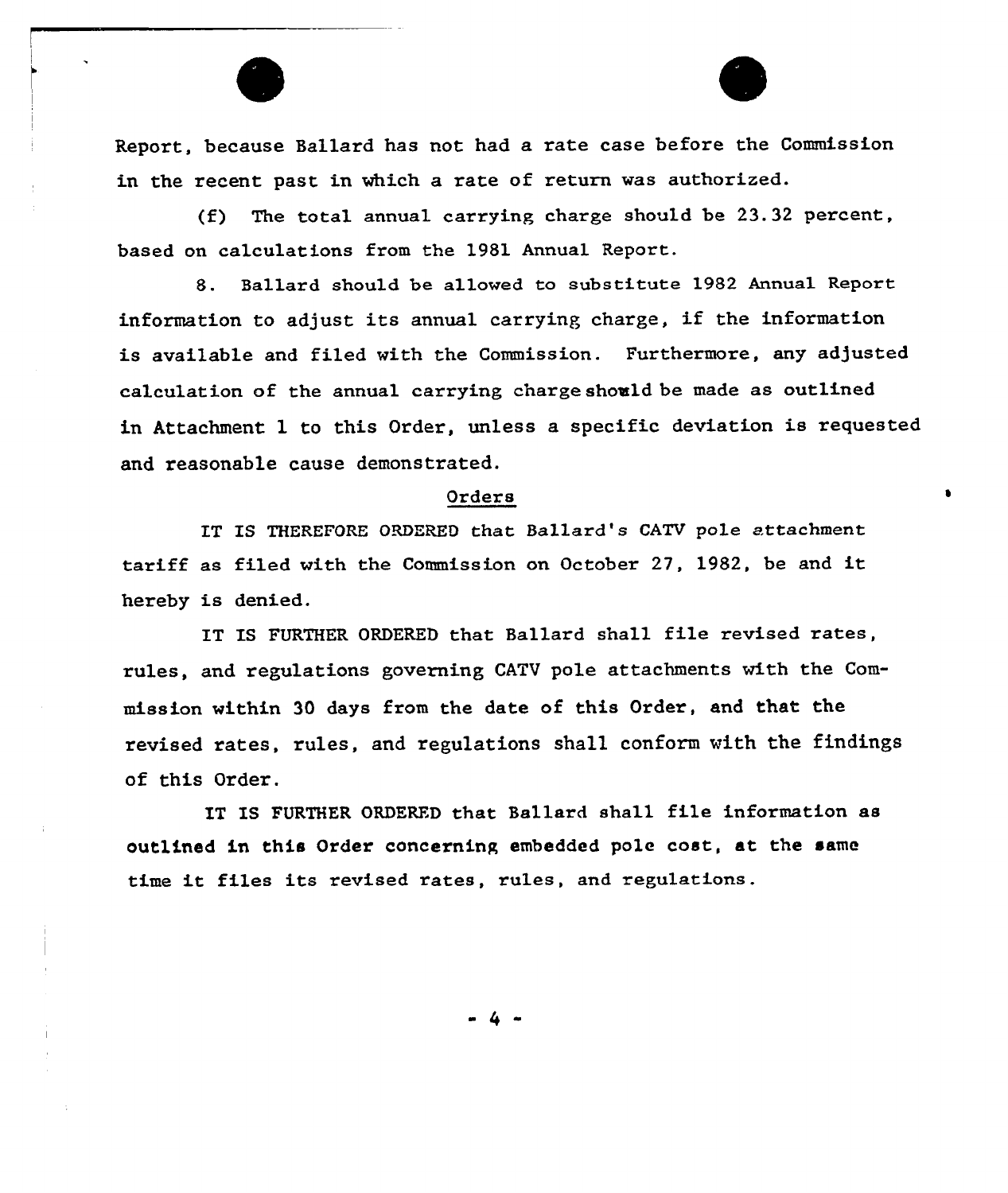

# Done at Frankfort, Kentucky, this 31st day of March, 1983.

PUBLIC SERVICE COMMISSION

 $\overline{\text{Chalrman}}$ 

Bathuin Vice Chairm

Commissioner

ATTEST:

**Secretary**